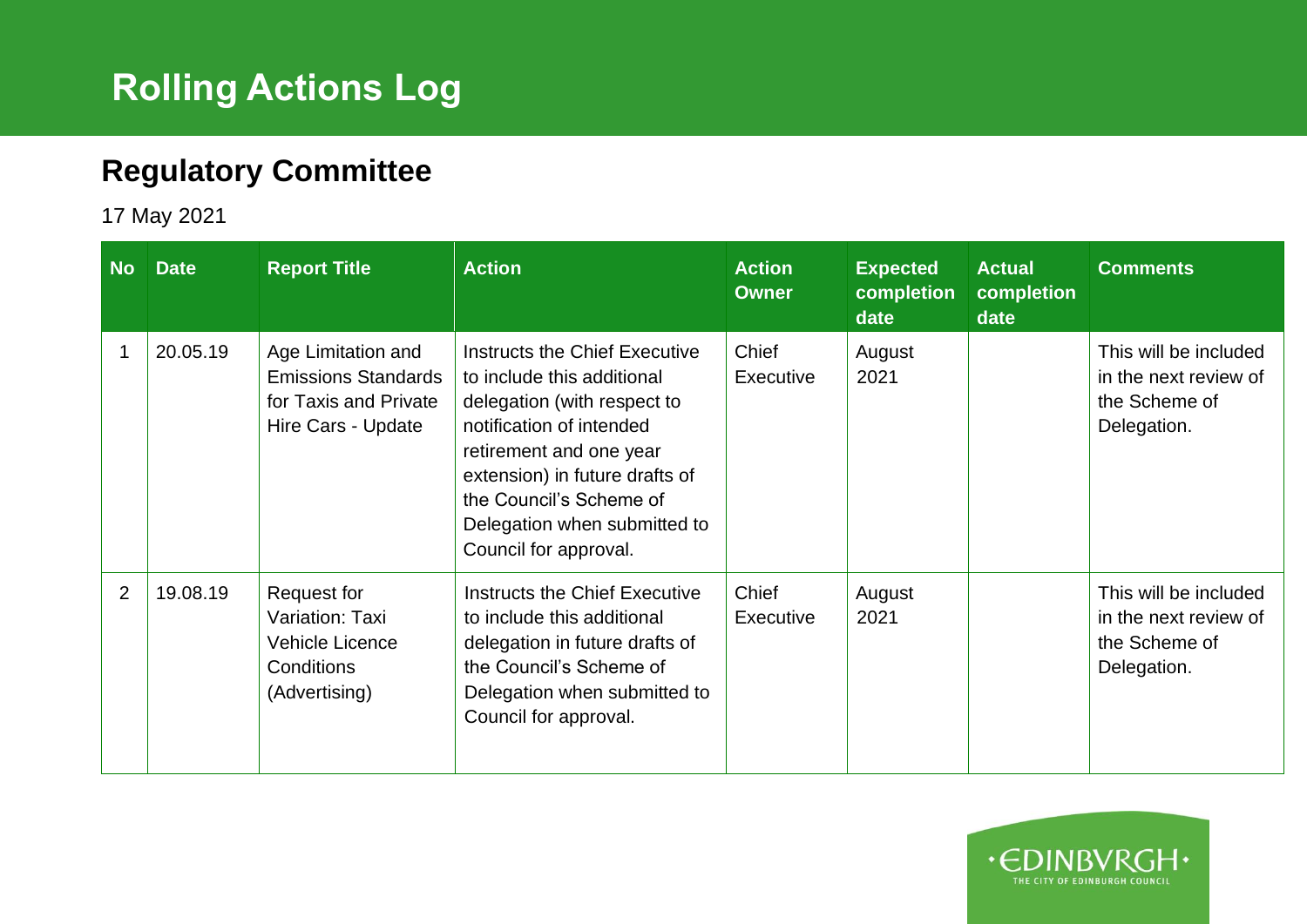| <b>No</b> | <b>Date</b> | <b>Report Title</b>                                                                                   | <b>Action</b>                                                                                                                                                                | <b>Action</b><br><b>Owner</b>                              | <b>Expected</b><br>completion<br>date | <b>Actual</b><br><b>completion</b><br>date | <b>Comments</b>                                                            |
|-----------|-------------|-------------------------------------------------------------------------------------------------------|------------------------------------------------------------------------------------------------------------------------------------------------------------------------------|------------------------------------------------------------|---------------------------------------|--------------------------------------------|----------------------------------------------------------------------------|
| 3         | 21.10.19    | <b>Internal Audit</b><br>$Findings -$<br>Timescales for<br>Completion of<br><b>Management Actions</b> | To include expected<br>completion dates of<br>management actions identified<br>in the Audit in the Committee's<br>rolling actions log for ongoing<br>monitoring of progress. | Executive<br>Directors of<br>Place and<br><b>Resources</b> |                                       |                                            |                                                                            |
|           |             |                                                                                                       | 1.<br>Implementation of<br>system upgrade to APP<br>Civica CX                                                                                                                | Executive<br>Director of<br><b>Resources</b>               | December<br>2021                      |                                            | Project to replace<br>APP commenced in<br>March 2021                       |
|           |             |                                                                                                       | 2.<br>Performance<br>assessment of system<br>issues with APP as part<br>of a wider performance<br>report                                                                     | Executive<br>Director of<br>Place                          | March 2021                            |                                            | Project to replace<br>APP commenced in<br>March 2021.                      |
|           |             |                                                                                                       | 3.<br><b>BACS</b> payment<br>reference                                                                                                                                       | Executive<br>Director of<br>Place                          | March 2021                            |                                            | Directorate is<br>seeking to Risk<br>accept pending<br>installation of Cx. |
|           |             |                                                                                                       | 4.<br><b>Inspection Revisit</b><br>Policy                                                                                                                                    | Executive<br>Director of<br>Place                          | March 2021                            | <b>March 2021</b>                          | Action complete                                                            |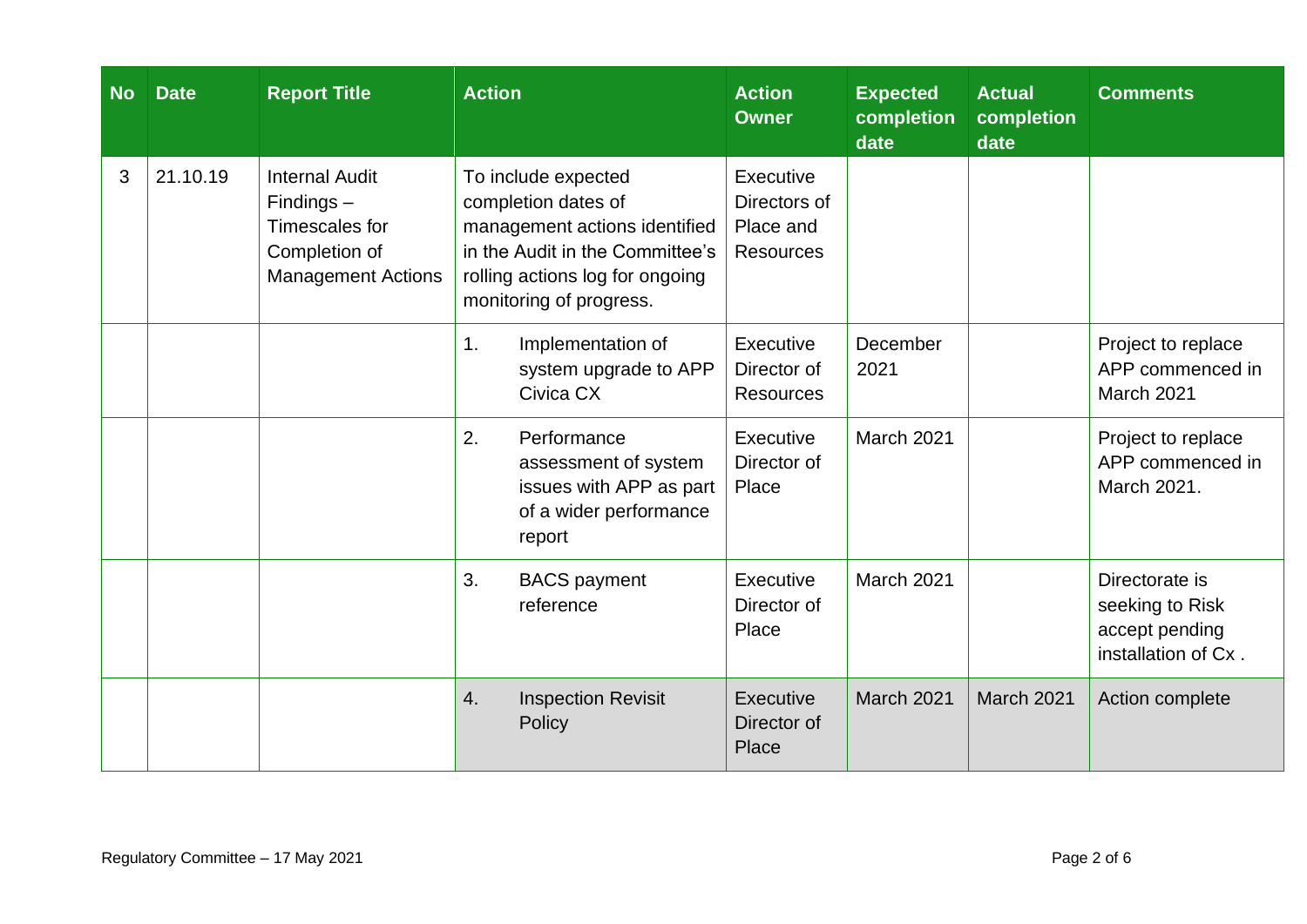| <b>No</b> | <b>Date</b> | <b>Report Title</b> | <b>Action</b>                                                                      | <b>Action</b><br><b>Owner</b>                       | <b>Expected</b><br>completion<br>date | <b>Actual</b><br>completion<br>date | <b>Comments</b>                                           |
|-----------|-------------|---------------------|------------------------------------------------------------------------------------|-----------------------------------------------------|---------------------------------------|-------------------------------------|-----------------------------------------------------------|
|           |             |                     | 5.<br>Allocation of Inspection<br><b>Visits</b>                                    | Executive<br>Director of<br>Place                   | November<br>2019                      | March 2021                          | Action complete                                           |
|           |             |                     | 6.<br>Inspection<br>documentation                                                  | <b>Executive</b><br>Director of<br>Place            | October<br>2019                       | 29 January<br>2020                  | Action complete                                           |
|           |             |                     | 7.<br><b>Request Refund Policy</b>                                                 | Executive<br>Director of<br>Place                   | October<br>2019                       | 2 November<br>2020                  | Action complete                                           |
|           |             |                     | 8.<br><b>Reconciliation between</b><br>physical applications<br>and APP system     | <b>Executive</b><br>Director of<br><b>Resources</b> | October<br>2019                       | $\overline{2}$<br>November<br>2020  | Action complete                                           |
|           |             |                     | 9.<br><b>HMO Key Performance</b><br>Indicators and<br><b>Performance Reporting</b> | Executive<br>Director of<br>Place                   | March 2021                            |                                     | Update report to<br>committee expected<br>within 2 cycles |
|           |             |                     | <b>Training and Guidance</b><br>10.<br>documentation                               | Executive<br>Director of<br>Place                   | November<br>2020                      | 18 January<br>2021                  | Action complete                                           |
|           |             |                     | 11.<br><b>HMO</b> application<br>processing procedures                             | <b>Executive</b><br>Director of<br>Place            | <b>December</b><br>2019               | 2 November<br>2020                  | Action complete                                           |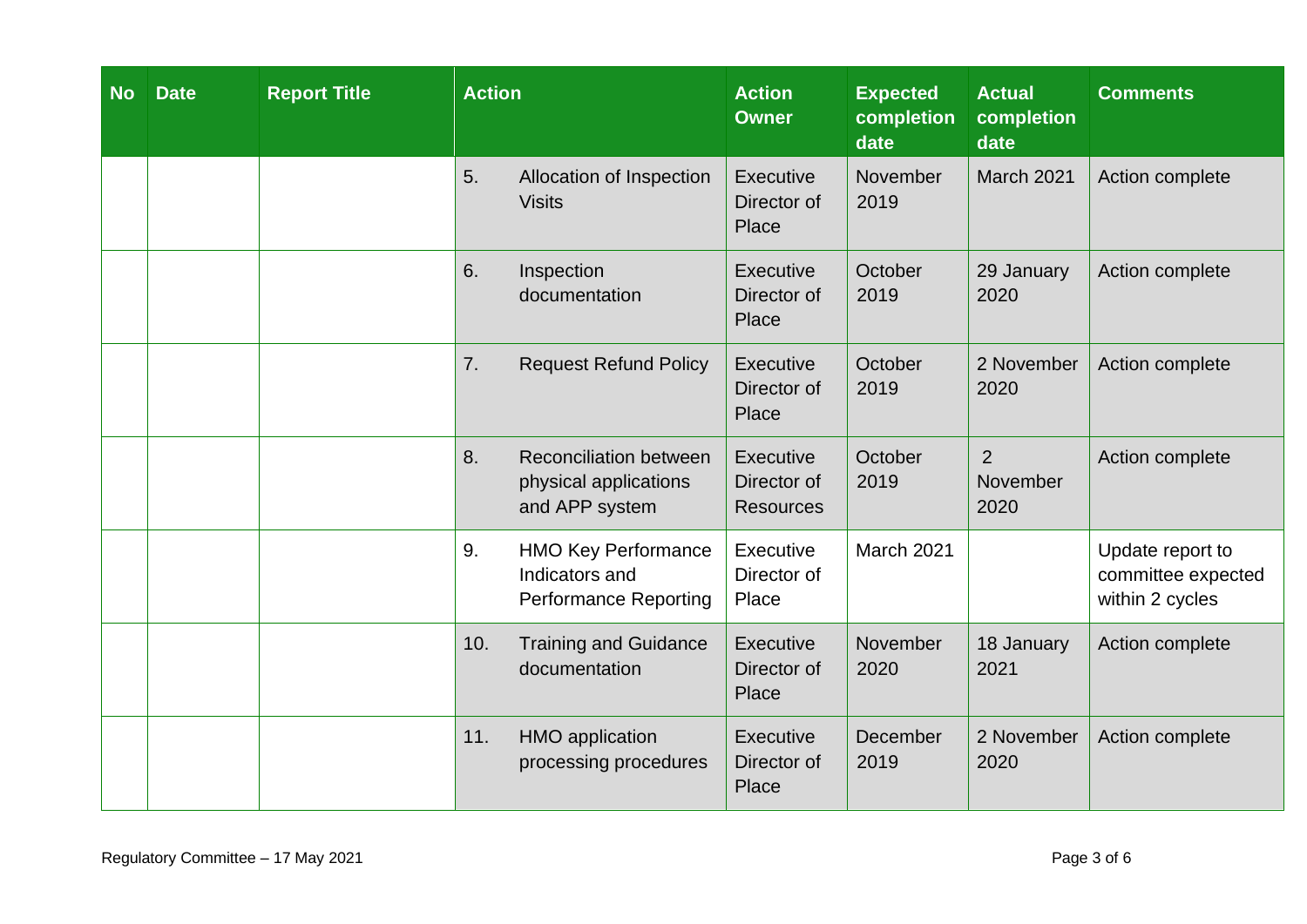| <b>No</b> | <b>Date</b> | <b>Report Title</b>                      | <b>Action</b>                                                                                                                                                                                                                                                                                                                                                                                                                                                                                                                                                                      | <b>Action</b><br><b>Owner</b>     | <b>Expected</b><br>completion<br>date | <b>Actual</b><br>completion<br>date | <b>Comments</b>                                                                                                                                                                                                                                               |
|-----------|-------------|------------------------------------------|------------------------------------------------------------------------------------------------------------------------------------------------------------------------------------------------------------------------------------------------------------------------------------------------------------------------------------------------------------------------------------------------------------------------------------------------------------------------------------------------------------------------------------------------------------------------------------|-----------------------------------|---------------------------------------|-------------------------------------|---------------------------------------------------------------------------------------------------------------------------------------------------------------------------------------------------------------------------------------------------------------|
| 4         | 09.03.20    | <b>Private Hire Car</b><br>Overprovision | To instruct officers to<br>undertake the actions as<br>detailed in section 5 of the<br>report:<br>Officers would<br>$\bullet$<br>undertake necessary<br>actions to appoint an<br>appropriately<br>experienced and skilled<br>external consultant to<br>undertake the required<br>research and analysis<br>work on taxi demand<br>and assessment of<br>PHC overprovision. A<br>full equalities impact<br>assessment would be<br>required with regard to<br>any recommendations<br>that the consultant<br>submitted to the<br>Council.<br>In addition, officers<br>would continue to | Executive<br>Director of<br>Place | Dec 2021                              |                                     | Procurement of<br>consultants was<br>delayed by the public<br>health emergency.<br>Report appointing<br>consultants approved<br>by Finance and<br><b>Resources</b><br>Committee in March<br>21.<br>Initiation meeting<br>with consultants has<br>taken place. |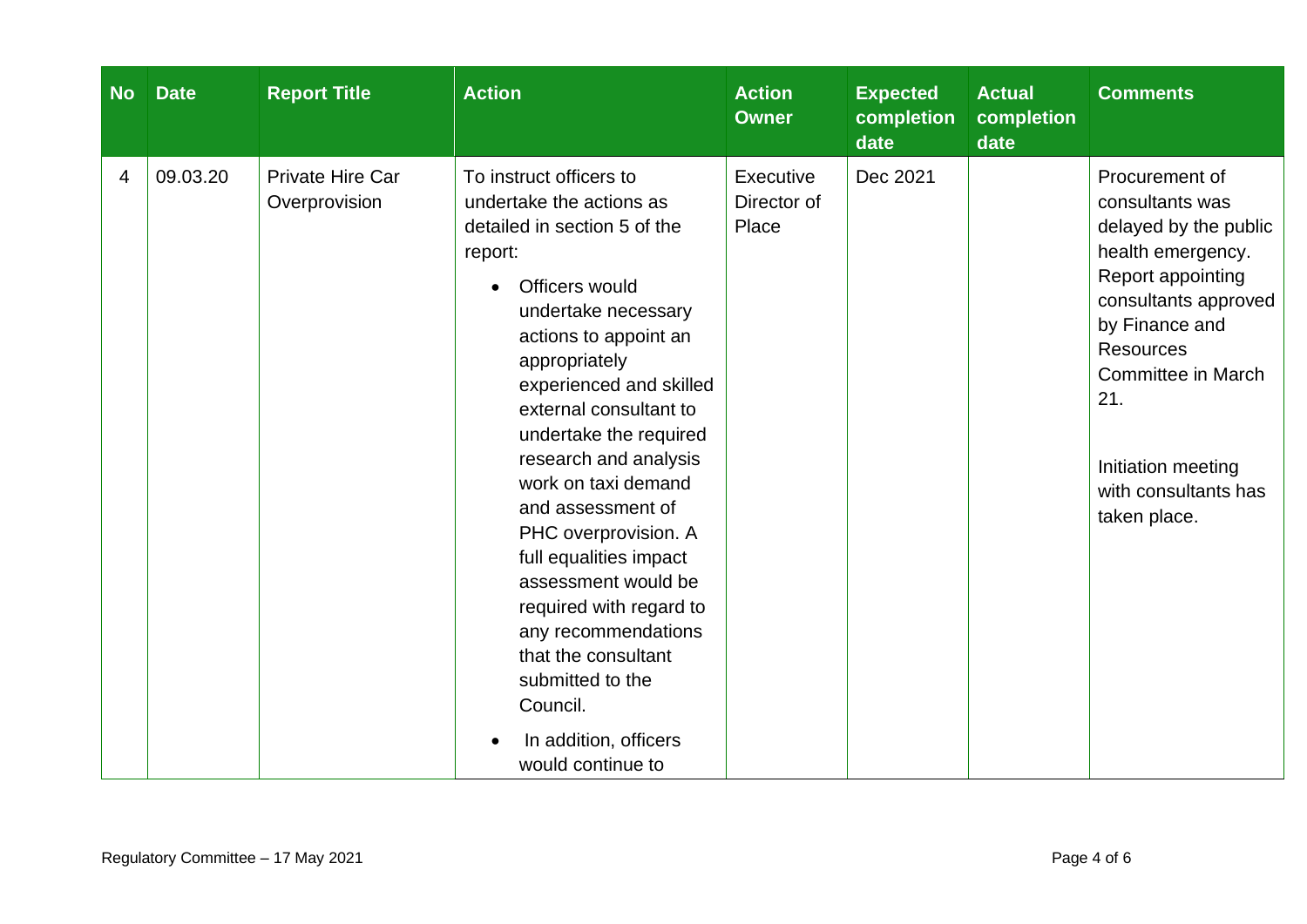| <b>No</b> | <b>Date</b> | <b>Report Title</b>                                                           | <b>Action</b>                                                                                                                                                                                                                                                                                                                                                                                                                                       | <b>Action</b><br><b>Owner</b>     | <b>Expected</b><br>completion<br>date | <b>Actual</b><br>completion<br>date | <b>Comments</b>                                    |
|-----------|-------------|-------------------------------------------------------------------------------|-----------------------------------------------------------------------------------------------------------------------------------------------------------------------------------------------------------------------------------------------------------------------------------------------------------------------------------------------------------------------------------------------------------------------------------------------------|-----------------------------------|---------------------------------------|-------------------------------------|----------------------------------------------------|
|           |             |                                                                               | engage directly with<br>relevant stakeholders.                                                                                                                                                                                                                                                                                                                                                                                                      |                                   |                                       |                                     |                                                    |
|           |             |                                                                               | Upon conclusion of any<br>$\bullet$<br>research and analysis<br>completed by an<br>appointed contractor,<br>officers would present<br>the collected data and<br>any supporting<br>information to the<br>committee.<br>It was intended to<br>undertake consultation<br>with a wider group,<br>including making the<br>results of the research<br>and any<br>recommendations<br>brought forward by<br>officers, available for<br>public consultation. |                                   |                                       |                                     |                                                    |
| 5         | 18.01.21    | Air Weapons and<br>Licensing (Scotland)<br>Act 2015 - Sexual<br>Entertainment | Instruct that a statutory<br>consultation on the draft<br>resolution, policy and<br>conditions set out in                                                                                                                                                                                                                                                                                                                                           | Executive<br>Director of<br>Place |                                       |                                     | <b>Consultation went</b><br>live on 12 April 2021. |